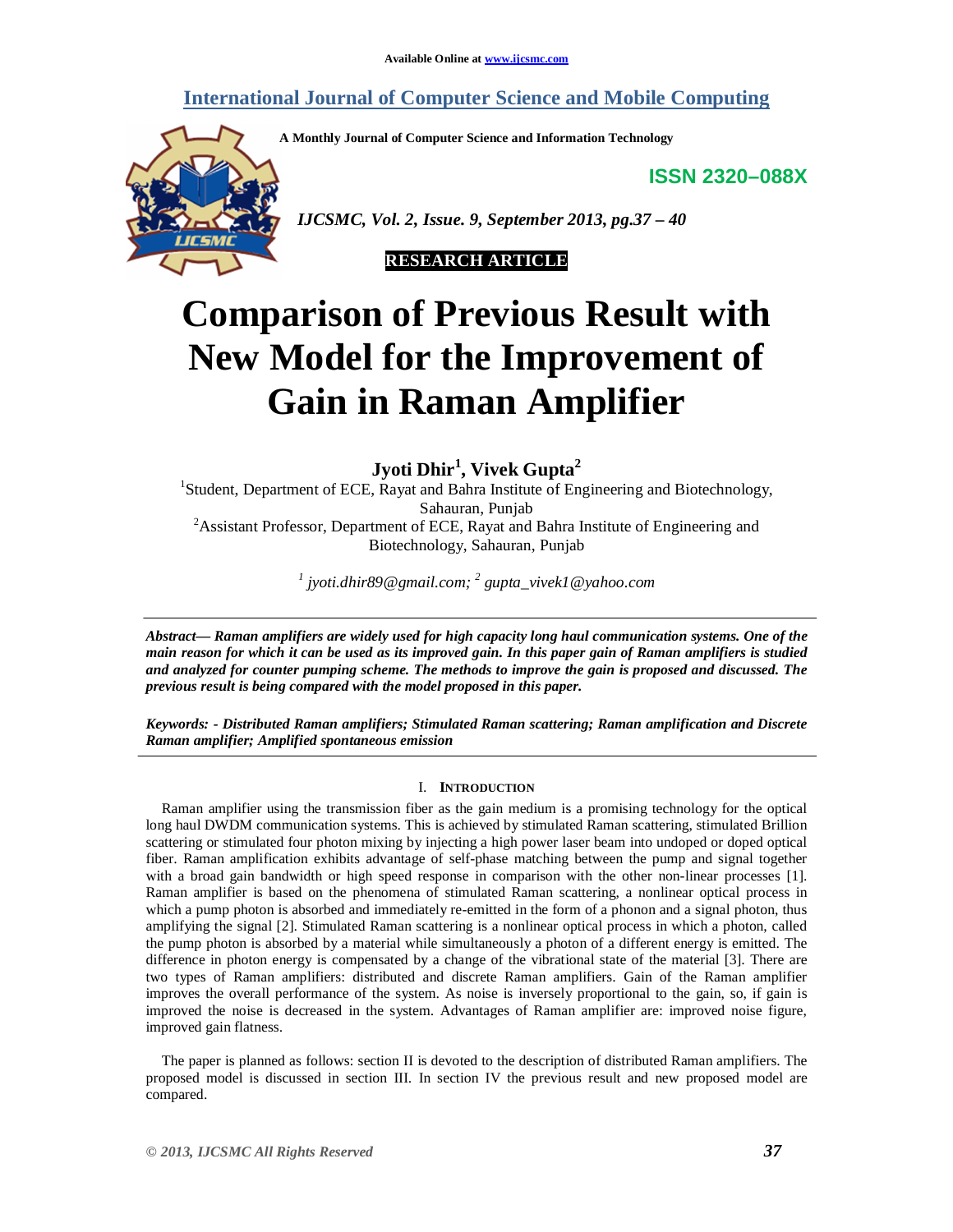#### II. **DISTRIBUTED RAMAN CONFIGURATION**

The term distributed amplification refers to the method of cancellation of intrinsic fiber loss. A distributed raman amplifier is one in which the transmission fiber is utilized as the gain medium by multiplexing a pump wavelength with signal wavelength. The main reason to use raman amplification is the amplification bandwidth may be broadened simply by adding more pump wavelengths. Signal-to-noise ratio is improved in distributed Raman amplifier as compared to the discrete Raman amplifier.

The principal advantage of Raman amplification is its ability to provide distributed amplification within the transmission fiber, thereby increasing the length of spans between amplifier and regeneration sites.



Fig 1: A simplified block diagram of a Raman amplifier deployed in counter pumping configuration.

#### III. **PROPOSED MODEL**

Under such conditions the saturated gain of the amplifier is given by:

$$
G_s = \frac{G_A}{1 + r_0 G_A}
$$

Where  $r_0$  is related to the signal to pump power ratio at the fiber input as and  $G_A$  is unsaturated gain or we can say that  $G_A$  is the total amplifier gain or on-off Raman gain.

If we use the typical values [3] as  $g_R = 3W^{-1}/km$  for a DCF,  $L_{eff}=1km$ ,  $P_0 \sim 1.5W$  then the signal can be amplified by 20 db. Once the gain fiber and pump power are given, the net gain  $G(z)$  can be written explicitly as a function of the fiber length z.

$$
G(z) = exp(g_R P_0 L_{eff} a_s z)
$$
 (1)

The first term indicates the on off Raman gain and other is the fiber attenuation. After taking the derivative of (1) with respect to z, seeking the condition for z in which the derivative becomes zero. The net gain is maximal when

$$
z=-\frac{1}{\alpha_p}\ln\left(\frac{\alpha_s}{g_R P_0}\right).
$$

Where  $P_0$  is the input pump power at z=0, ap is the attenuation constant for pump and  $g_R$  is Raman gain coefficient.

Now, the final proposed model is as follows:

$$
Gain = \underbrace{w_s P_p(0) G_s/w_s P_p(0) \textrm{-} w_p P_s(0) G_s}_{exp[-a_s/a_p (ln(a_s/g_rP_0))]}
$$

From my work, we can see the improved gain of Raman amplifier. According to the equations given above we can obtain better results of gain.

Where  $w_s$  = angular frequency of signal

 $P_p =$  pump power  $w_p$  = angular frequency of pump  $\overrightarrow{P_s}$  = signal power Equations are taken from [3].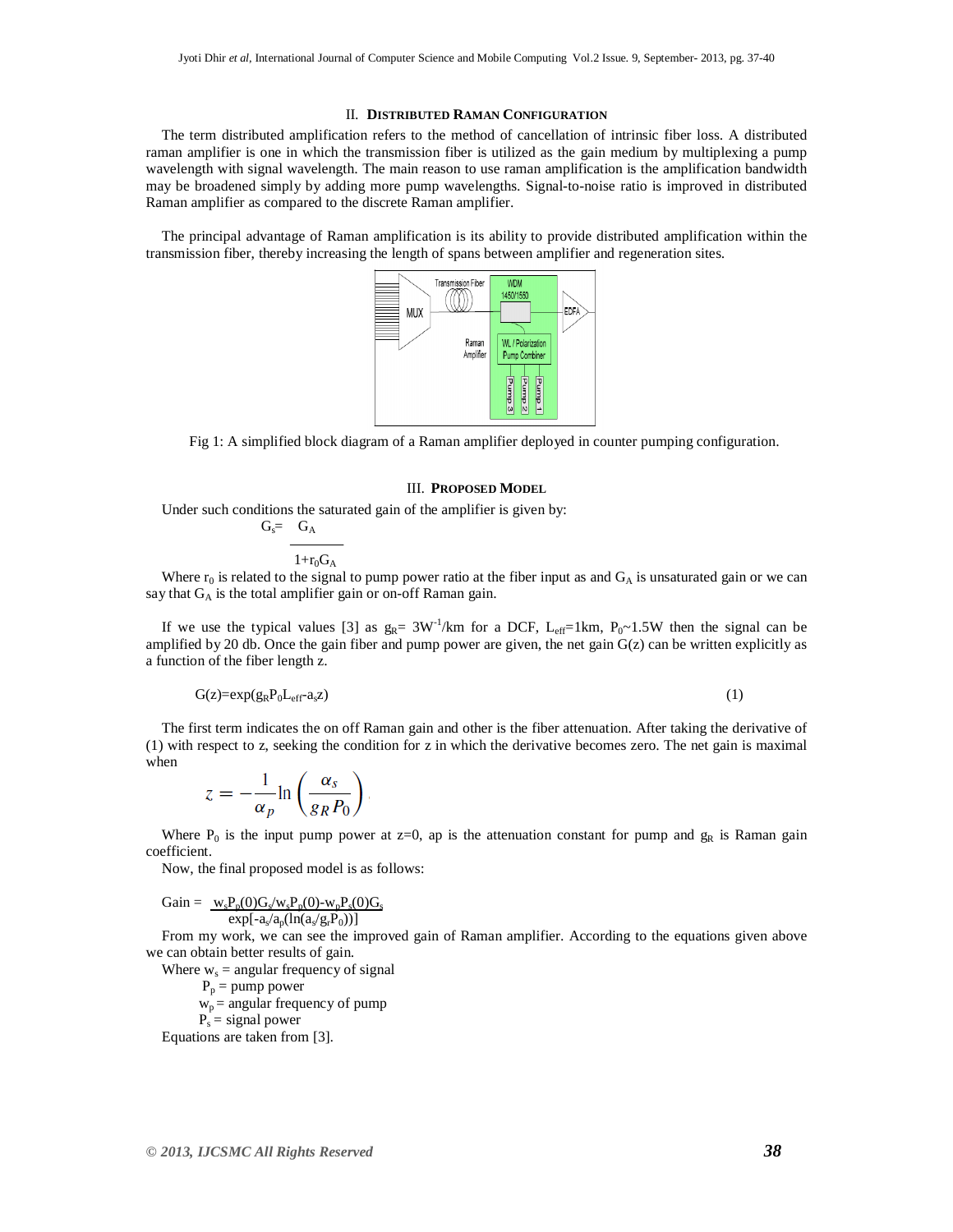#### IV. **COMPARISON AND RESULTS**

Appropriate model is used to improve the gain in Raman amplifier. In this model fiber loss, spontaneous Raman scattering and its temperature dependency and pump depletion due to Raman energy transferred are included. After entering the required parameters for a desired amplifier in main program, gain can be obtained as a function of pump power and wavelength. As can be seen from fig 2 for a given pump power the amplifier gain increases up to 35 db. This increase is because of noise figure tilt. Noise figure is dependent on the amount of generated Amplified Spontaneous Emission (ASE) on the frequency difference between the pump and the signal. As this difference decreases, more ASE is generated.



Fig 2: Proposed model results Fig 3: Previous result [4]



Fig 4: Proposed model results Fig 5: Previous result [3]





From fig 4, we can conclude that gain of the amplifier is approximately 9.5 db, which is very close to the result given in [3]. From the above figures 2-5 we can conclude that the proposed model in this paper has better result than the previous.

#### **REFERENCES**

- [1] John N. Senior, "Optical fiber communications,principles and practice" New Delhi 2005.
- [2] Michael Krause, "Efficient Raman Amplifiers and Lasers in Optical Fibers and Silicon Waveguides: New Concepts", 2007.
- [3] R.H.Stolen, "Raman amplification for telecommunications 1", Physical principles, chapter fundamentals of Raman application in fibers, pages 35-59, Springer- Verlag 2004.
- [4] Clifford Headley, Govind P. Aggarwal, "Raman Amplification in fibre optical communication systems," 1st edition Elsevier Academic Press 2005.
- [5] Nigel Taylor and Jim Grochocinski, "The impact of fiber effective area on systems using Raman amplification", Jan (2002).